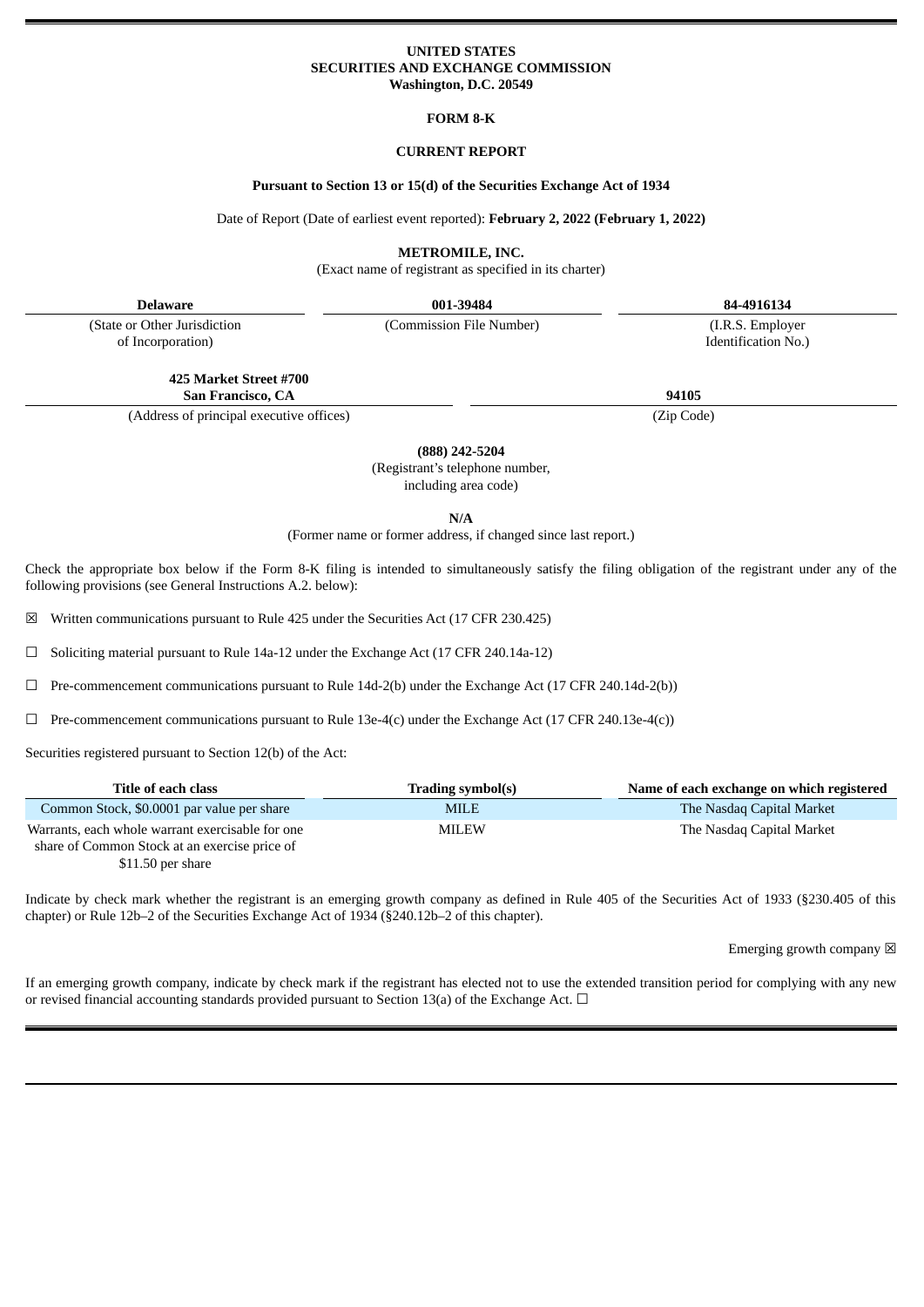# **ITEM 5.07. SUBMISSION OF MATTERS TO A VOTE OF SECURITY HOLDERS.**

A special meeting of stockholders (the "Special Meeting") of Metromile, Inc. ("Metromile") was held on February 1, 2022 to vote on the proposals identified in the definitive proxy statement filed by Metromile with the U.S. Securities and Exchange Commission (the "SEC") on December 29, 2021 (as supplemented by the Current Report on Form 8-K filed by Metromile with the SEC on January 21, 2021) in connection with the transactions contemplated by the Agreement and Plan of Merger (the "Merger Agreement"), dated as of November 8, 2021, by and among Metromile, Lemonade, Inc. ("Lemonade"), Citrus Merger Sub A, Inc., a wholly owned subsidiary of Lemonade ("Acquisition Sub I"), and Citrus Merger Sub B, LLC, a wholly owned subsidiary of Lemonade ("Acquisition Sub II") that provides for the acquisition of Metromile by Lemonade. Upon the terms and subject to the conditions set forth in the Merger Agreement, (i) Acquisition Sub I will merge with and into Metromile, with Metromile continuing as the surviving entity (the "Initial Surviving Corporation") (the "First Merger") and (ii) the Initial Surviving Corporation will then merge with and into Acquisition Sub II, with Acquisition Sub II continuing as the surviving entity and as a wholly owned subsidiary of Lemonade (the "Second Merger" and, together with the first merger, the "Mergers").

At the Special Meeting, the following proposals were considered:

- 1. A proposal to adopt the Merger Agreement (the "Merger Proposal"); and
- 2. A proposal to approve the adjournment of the Special Meeting to another time and place to solicit additional proxies, if necessary or appropriate, if there are insufficient votes to approve the Merger Proposal (the "Adjournment Proposal").

At the Special Meeting, the Merger Proposal was approved by the requisite vote of Metromile's stockholders. Sufficient votes were received to approve the Adjournment Proposal, but such an adjournment was not necessary in light of the approval of the Merger Proposal. The final voting results for each proposal are described below.

### 1. Merger Proposal

| <b>Votes For</b>        |            | <b>Votes Against</b> | <b>Abstentions</b> |
|-------------------------|------------|----------------------|--------------------|
|                         | 86,013,619 | 3,446,873            | 40,276             |
| 2. Adjournment Proposal |            |                      |                    |
| <b>Votes For</b>        |            | <b>Votes Against</b> | <b>Abstentions</b> |
|                         | 82,451,909 | 6,898,786            | 150,073            |

# **ITEM 7.01. REGULATION FD DISCLOSURE.**

On February 1, 2022, Metromile issued a press release announcing that the Merger Agreement had been adopted by Metromile's stockholders at the Special Meeting, a copy of which is filed herewith as Exhibit 99.1 and is incorporated herein by reference.

The information in this Item 7.01, including Exhibit 99.1, shall not be deemed to be "filed" for purposes of Section 18 of the Securities Exchange Act of 1934, as amended (the "Exchange Act"), or otherwise subject to the liabilities of that section, nor shall it be deemed incorporated by reference in any filing made by Metromile under the Securities Act of 1933, as amended, or Exchange Act, except as shall be expressly set forth by specific reference in such a filing.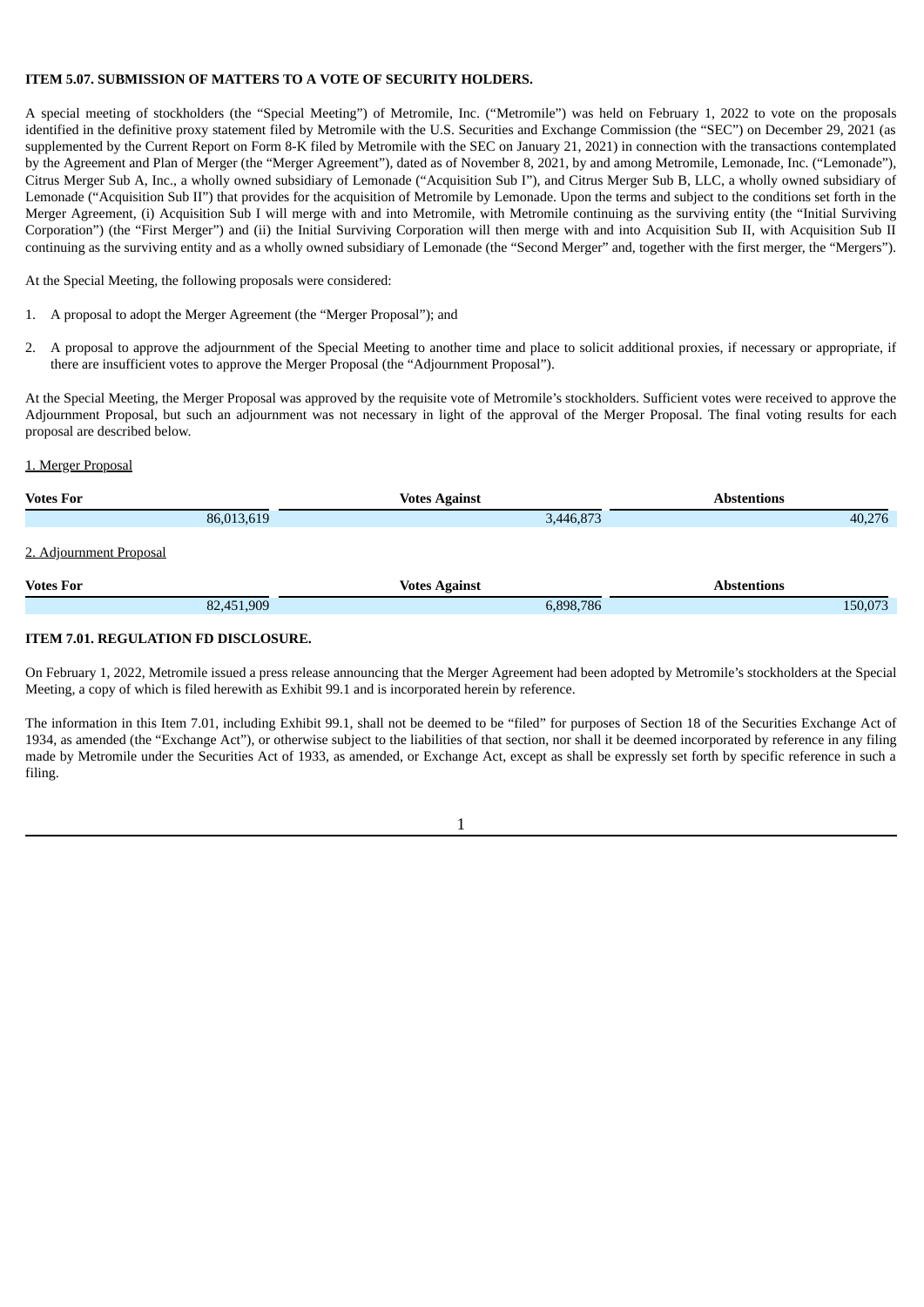### **Cautionary Notice Regarding Forward Looking Statements**

The information in this Current Report on Form 8-K includes "forward-looking statements" within the meaning of the "safe harbor" provisions of the United States Private Securities Litigation Reform Act of 1995, as amended. Forward-looking statements may be identified by the use of words such as "estimates," "projected," "expects," "anticipates," "forecasts," "plans," "intends," "believes," "seeks," "may," "will," "should," "future," "propose" and variations of these words or similar expressions or the negative versions of such terms or other similar expressions that predict or indicate future events or trends or that are not statements of historical matters. These forward-looking statements include, but are not limited to, statements with respect to a possible acquisition involving Metromile, and Lemonade and/or the combined group's estimated or anticipated future business, performance and results of operations and financial condition, including estimates, forecasts, targets and plans for Lemonade and, following the acquisition, if completed, the combined entity. Any statements that refer to projections, forecasts, or other characterizations of future events or circumstances, including any underlying assumptions, are forward-looking statements.

These forward-looking statements are subject to known and unknown risks, uncertainties, and assumptions about us that may cause our actual results, levels of activity, performance, or achievements to be materially different from any future results, levels of activities, performance, or achievements expressed or implied by such forward-looking statements. Such risks and uncertainties include, but are not limited to, the possibility that a possible acquisition will not be pursued, failure to obtain necessary regulatory approvals or to satisfy any of the other conditions to the possible acquisition, adverse effects on the market price of Metromile's or Lemonade's shares of common stock and on Metromile's and Lemonade's operating results because of a failure to complete the possible acquisition, failure to realize the expected benefits of the possible acquisition, failure to promptly and effectively integrate Metromile's businesses, negative effects relating to the announcement of the possible acquisition or any further announcements relating to the possible acquisition or the consummation of the possible acquisition on the market price of Metromile's or Lemonade's shares of common stock, significant transaction costs and/or unknown or inestimable liabilities, potential litigation associated with the possible acquisition, general economic and business conditions that affect the combined companies following the consummation of the possible acquisition, changes in global, political, economic, business, competitive, market and regulatory forces, future exchange and interest rates, changes in tax laws, regulations, rates and policies, future business acquisitions or disposals and competitive developments. These forward-looking statements are based on numerous assumptions and assessments made in light of Metromile's or, as the case may be, Lemonade's experience and perception of historical trends, current conditions, business strategies, operating environment, future developments and other factors it believes appropriate. By their nature, forward-looking statements involve known and unknown risks and uncertainties because they relate to events and depend on circumstances that will occur in the future. The factors described in the context of such forward-looking statements in this communication could cause Lemonade's plans with respect to Metromile, Metromile's or Lemonade's actual results, performance or achievements, industry results and developments to differ materially from those expressed in or implied by such forward-looking statements. Although it is believed that the expectations reflected in such forward-looking statements are reasonable, no assurance can be given that such expectations will prove to have been correct and persons reading this communication are therefore cautioned not to place undue reliance on these forwardlooking statements which speak only as at the date of this communication. Additional information about economic, competitive, governmental, technological and other factors that may affect Metromile is set forth under the captions "Risk Factors" in Metromile's Form 10-K filed with the SEC on March 31, 2021, Form 10-Q filed with the SEC on August 10, 2021, and in its other filings with the SEC.

Any forward-looking statements in this communication are based upon information available to Metromile and/or its board of directors, as the case may be, as of the date of this communication and, while believed to be true when made, may ultimately prove to be incorrect. Subject to any obligations under applicable law, neither Metromile nor any member of its board of directors undertakes any obligation to update any forward-looking statement as a result of subsequent events or developments, except as required by law to update any forward-looking statement whether as a result of new information, future developments or otherwise, or to conform any forward-looking statement to actual results, future events, or to changes in expectations. All subsequent written and oral forward-looking statements attributable to Metromile or its board of directors or any person acting on behalf of any of them are expressly qualified in their entirety by this paragraph.

# **ITEM 9.01. FINANCIAL STATEMENTS AND EXHIBITS.**

| (d) Exhibits.      |                                                                               |
|--------------------|-------------------------------------------------------------------------------|
| <b>Exhibit No.</b> | <b>Description</b>                                                            |
|                    |                                                                               |
| 99.1               | <u>Press Release issued by Metromile, Inc., dated February 1, 2022</u>        |
|                    |                                                                               |
| 104                | The cover page from this Current Report on Form 8-K, formatted as Inline XBRL |
|                    |                                                                               |

2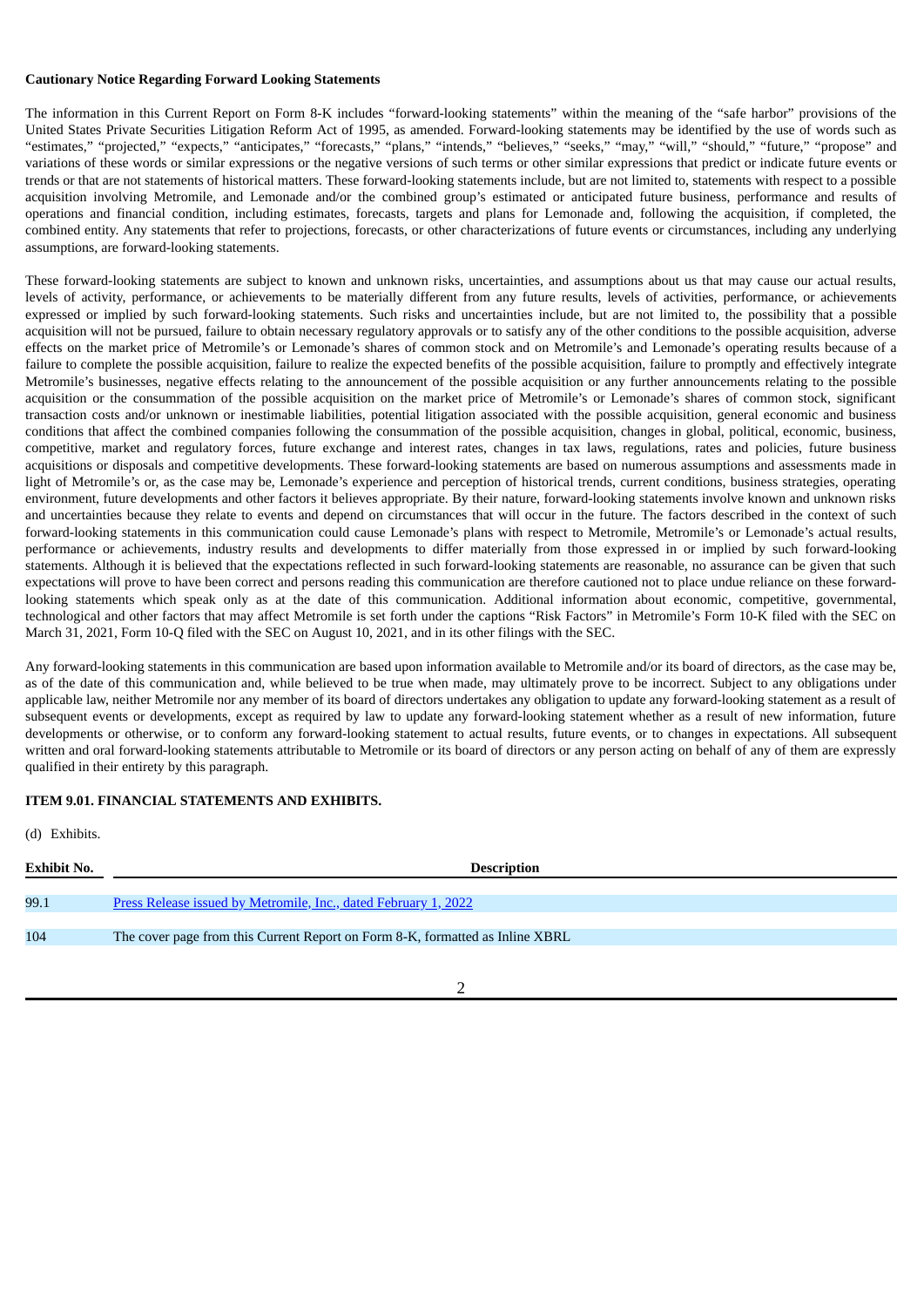# **SIGNATURES**

Pursuant to the requirements of the Securities Exchange Act of 1934, the registrant has duly caused this report to be signed on its behalf by the undersigned hereunto duly authorized.

Dated: February 2, 2022 **METROMILE, INC.**

By: /s/ Dan Preston Name: Dan Preston Title: Chief Executive Officer

3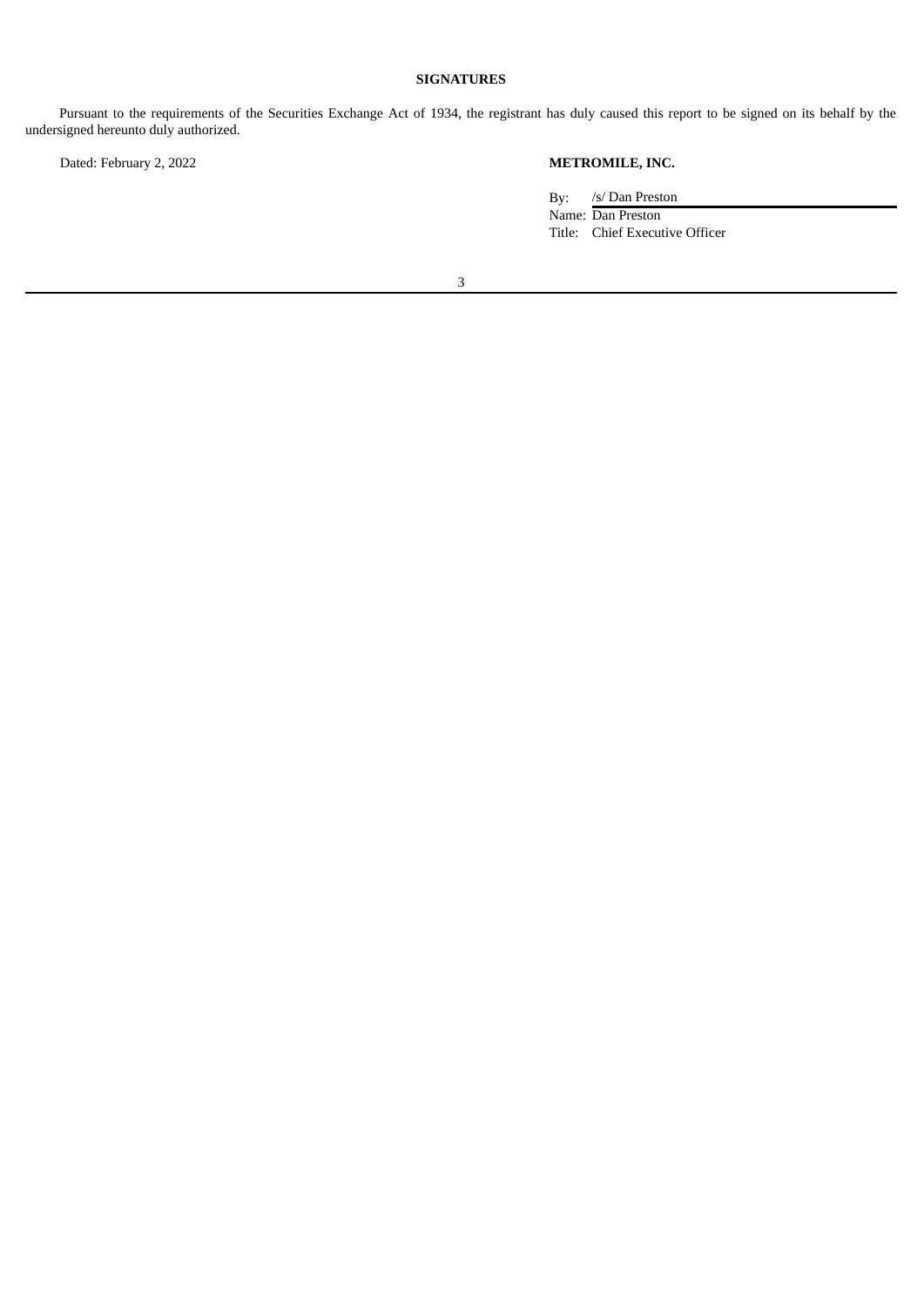

# **Metromile Announces Stockholder Approval of Merger Agreement with Lemonade**

### *Transaction Anticipated to Close During Q2 2022*

<span id="page-4-0"></span>**SAN FRANCISCO,** February 1, 2022 — Metromile (NASDAQ: MILE, MILEW) (the "Company"), a leading digital insurance platform and pay-per-mile auto insurer, announced that at the Special Meeting of Stockholders held today, the Company's stockholders approved a proposal to adopt the merger agreement entered into with Lemonade, Inc. (NYSE: LMND) to acquire Metromile in an all-stock transaction (the "merger proposal").

The merger proposal was supported by at least 95.9% of the votes cast at the Special Meeting of Stockholders, representing approximately 63.6% of the shares of the Company's common stock issued and outstanding as of the close of business on December 28, 2021. The final voting results of the Special Meeting, as tabulated by an independent inspector of elections, will be filed by the Company as part of a Form 8-K with the U.S. Securities and Exchange Commission.

The Company's proposed transaction with Lemonade remains subject to the receipt of certain regulatory approvals and the satisfaction of other customary closing conditions. The Company currently anticipates that the proposed transaction will be completed during the second calendar quarter of 2022.

### **About Metromile**

Metromile (NASDAQ: MILE, MILEW) is a leading digital insurance platform in the United States. With data science as its foundation, Metromile offers real-time, personalized auto insurance policies by the mile instead of the industry's reliance on approximations that have historically made prices unfair. Metromile's digitally native offering is built around the modern driver's needs, featuring automated claims, complimentary smart driving features and annual average savings of 47% over what they were paying their previous auto insurer.

In addition, through Metromile Enterprise, it licenses its technology platform to insurance companies around the world. This cloud-based software as a service enables carriers to operate with greater efficiency, automate claims to expedite resolution, reduce losses associated with fraud, and unlock the productivity of employees.

For more information about Metromile, visit www.metromile.com and enterprise.metromile.com

### **About Lemonade**

Lemonade offers renters, homeowners, pet, car, and life insurance. Powered by artificial intelligence and behavioral economics, Lemonade's full stack insurance carriers in the US and the EU replace brokers and bureaucracy with bots and machine learning, aiming for zero paperwork and instant everything. A Certified B-Corp, Lemonade gives unused premiums to nonprofits selected by its community, during its annual Giveback. Lemonade is currently available in the United States, Germany, the Netherlands, and France, and continues to expand globally.

For more information about Lemonade, visit www.lemonade.com and follow @lemonade\_inc on Twitter.

# **Cautionary Statement Regarding Forward-Looking Statements**

The information in this communication includes "forward-looking statements" within the meaning of the "safe harbor" provisions of the United States Private Securities Litigation Reform Act of 1995, as amended. Forward-looking statements may be identified by the use of words such as "estimates," "projected," "expects," "anticipates," "forecasts," "plans," "intends," "believes," "seeks," "may," "will," "should," "future," "propose" and variations of these words or similar expressions or the negative versions of such terms or other similar expressions that predict or indicate future events or trends or that are not statements of historical matters. These forward-looking statements include, but are not limited to, statements with respect to a possible acquisition involving Metromile, Inc. ("Metromile") and Lemonade, Inc. ("Lemonade") and/or the combined group's estimated or anticipated future business, performance and results of operations and financial condition, including estimates, forecasts, targets and plans for Lemonade and, following the acquisition, if completed, the combined entity. Any statements that refer to projections, forecasts, or other characterizations of future events *or circumstances, including any underlying assumptions, are forward-looking statements.*